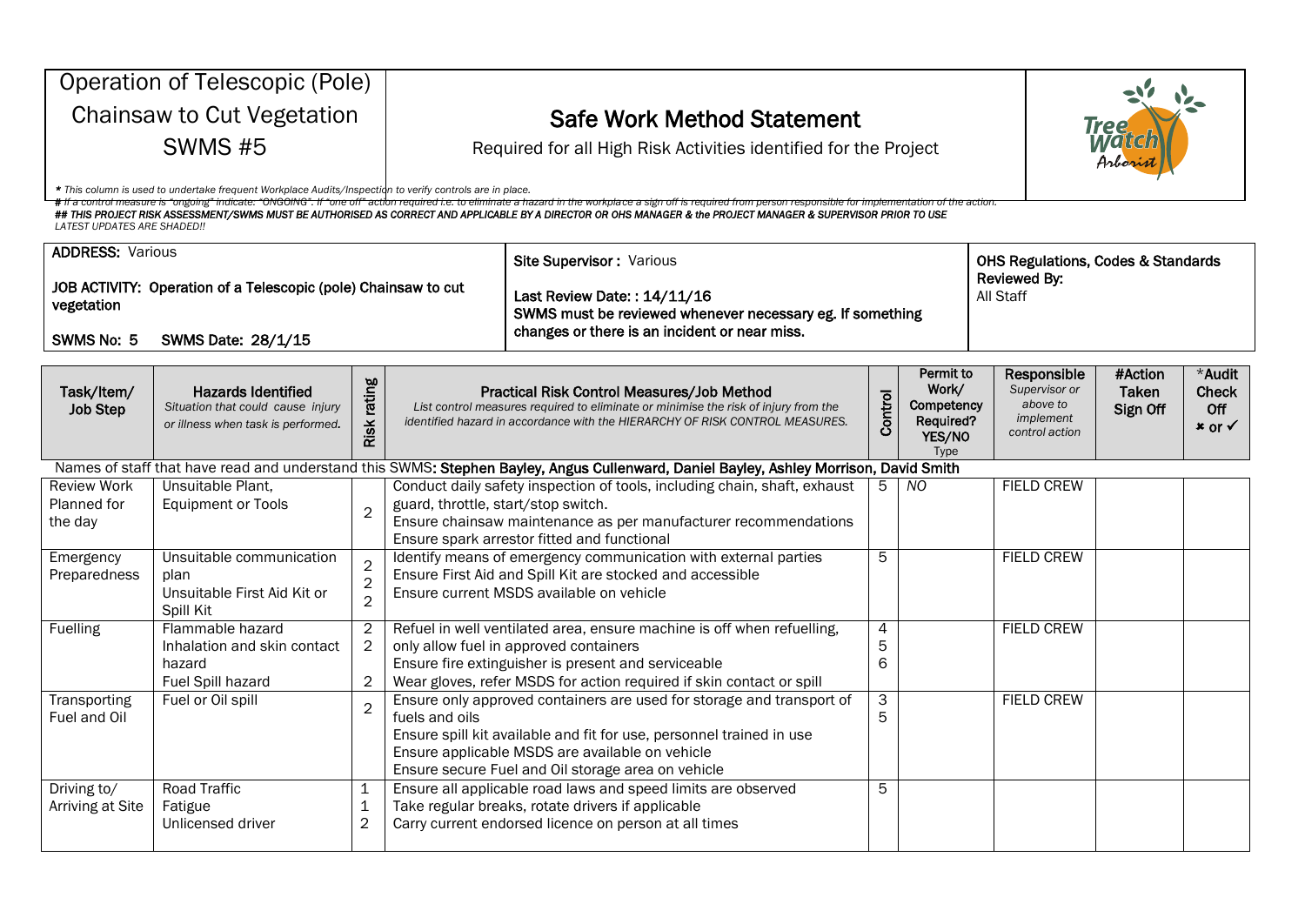| Operation of Telescopic (pole)<br>Chainsaw to Cut Vegetation<br><b>SWMS</b>                                               |                                                                                                                                                                                                   |                                                                               | <b>Safe Work Method Statement</b><br>Required for all High Risk Activities identified for the Project                                                                                                                                                                                                                                                                                                                                                                                                                                                                                                                                                                                            |                                                                                                                                                       |  |  |                   | <b>Tree</b><br><b>Matc</b><br>Arboris<br>#Action |                                                      |
|---------------------------------------------------------------------------------------------------------------------------|---------------------------------------------------------------------------------------------------------------------------------------------------------------------------------------------------|-------------------------------------------------------------------------------|--------------------------------------------------------------------------------------------------------------------------------------------------------------------------------------------------------------------------------------------------------------------------------------------------------------------------------------------------------------------------------------------------------------------------------------------------------------------------------------------------------------------------------------------------------------------------------------------------------------------------------------------------------------------------------------------------|-------------------------------------------------------------------------------------------------------------------------------------------------------|--|--|-------------------|--------------------------------------------------|------------------------------------------------------|
| Task/Item/<br><b>Job Step</b>                                                                                             | <b>Hazards Identified</b><br>Situation that could cause injury<br>or illness when task is performed.                                                                                              | Risk rating                                                                   | Practical Risk Control Measures/Job Method<br>List control measures required to eliminate or minimise the risk of injury from the<br>identified hazard in accordance with the HIERARCHY OF RISK CONTROL MEASURES.                                                                                                                                                                                                                                                                                                                                                                                                                                                                                | Permit to<br>Responsible<br>Work/<br>Supervisor or<br>Control<br>above to<br>Competency<br>implement<br>Required?<br>control action<br>YES/NO<br>Type |  |  |                   |                                                  | *Audit<br><b>Check</b><br>Off<br>$x$ or $\checkmark$ |
| Setting up<br>site/ Pre start<br>checks                                                                                   | Movement of vehicles<br>Structures/Services<br>Falls of people (incl.<br>trips/slips)<br>Noise<br>Dangerous Animals<br>Traffic / Pedestrians<br>Proximity to electrical<br>power conductors/lines | 1<br>1<br>$\mathbf 1$<br>$\overline{2}$<br>$\overline{2}$<br>1<br>$\mathbf 1$ | Conduct a worksite Hazard Assessment and complete HAC,<br>Visually inspect site for services/structures, delineate if necessary<br>Adjust piece size to ensure control of all cut material<br>Ensure all equipment is correctly stowed when not in use to prevent<br>trip hazard<br>Ensure PPE available and utilised<br>Visual inspection for any animals, contact owner to restrain or remove<br>animals<br>Delineate worksite and utilise Safety Observer<br>Ensure any tool or body part remains outside minimum clearance<br>distances from conductors. (1.5m for HV, clear of LV)<br>Estimate height of conductors using a geometric estimation (stick<br>method) with a 20% safety factor | $\overline{2}$<br>5<br>6<br>3<br>4<br>3<br>3                                                                                                          |  |  | <b>FIELD CREW</b> |                                                  |                                                      |
| Sharpening<br>Chain                                                                                                       | Cuts<br><b>Burns</b><br>Incorrect technique<br>resulting in uneven chain                                                                                                                          | $\overline{c}$<br>$\mathbf 2$<br>$\overline{c}$                               | Replace chain guard when not in use, wear appropriate gloves,<br>replace/sharpen chain as required<br>Restrain saw whilst sharpening, use correct tools, ensure chain<br>sharpening is even along chain                                                                                                                                                                                                                                                                                                                                                                                                                                                                                          | $\overline{2}$<br>5                                                                                                                                   |  |  | <b>FIELD CREW</b> |                                                  |                                                      |
| Using a<br>mechanical<br>unsulated<br>polesaw or an<br>uninsulated<br>manual<br>polesaw in a<br>tree near<br>power lines. | Electrocution, back strain                                                                                                                                                                        |                                                                               | Do not use a mechanical uninsulated pole saw in a tree.<br>Do not use an uninsulated manual pole saw in a tree.<br>Substitute by using a top handled saw or insulated manual pole saw<br>instead.<br>Always stay aware of where the electrical assets are at all times.                                                                                                                                                                                                                                                                                                                                                                                                                          | $\overline{2}$<br>5                                                                                                                                   |  |  | <b>FIELD CREW</b> |                                                  |                                                      |

*Risk Control Type Hierarchy Key: 1 = Eliminate, 2 = Substitute, 3 = Isolate, 4 = Engineering, 5 = Administrative, 6 = PPE*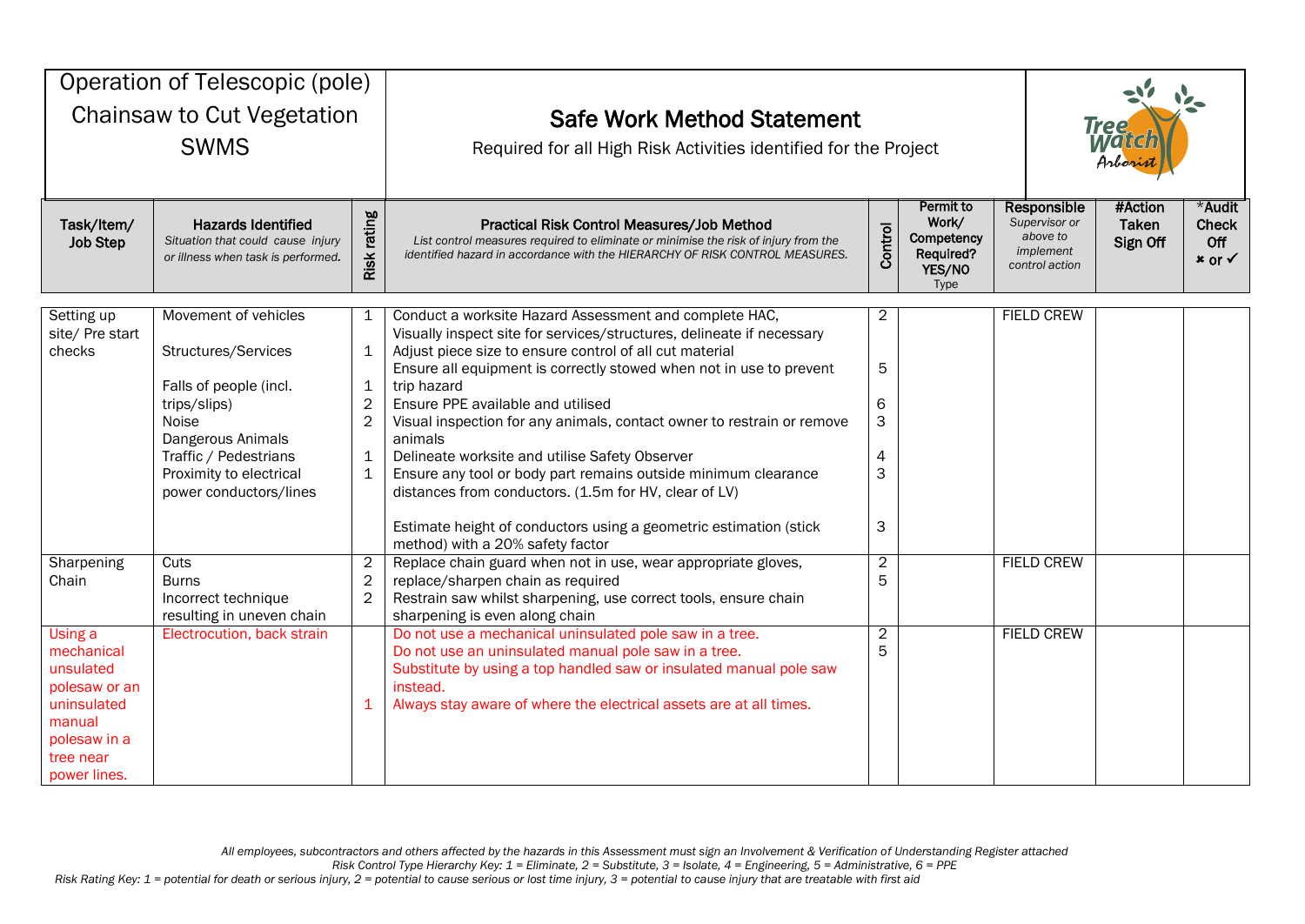| Operation of Telescopic (pole)<br><b>Chainsaw to Cut Vegetation</b><br><b>SWMS</b> |                                                                                                                                                                                     |                                                                                                    | <b>Safe Work Method Statement</b><br>Required for all High Risk Activities identified for the Project                                                                                                                                                                                                                                                                                                                                                                                                                                                    |                                                                 | <b>Tree</b><br><i><b>Motic</b></i><br>Arborn                            |                              |                                                      |  |
|------------------------------------------------------------------------------------|-------------------------------------------------------------------------------------------------------------------------------------------------------------------------------------|----------------------------------------------------------------------------------------------------|----------------------------------------------------------------------------------------------------------------------------------------------------------------------------------------------------------------------------------------------------------------------------------------------------------------------------------------------------------------------------------------------------------------------------------------------------------------------------------------------------------------------------------------------------------|-----------------------------------------------------------------|-------------------------------------------------------------------------|------------------------------|------------------------------------------------------|--|
| Task/Item/<br><b>Job Step</b>                                                      | <b>Hazards Identified</b><br>Situation that could cause injury<br>or illness when task is performed.                                                                                | Risk rating                                                                                        | Practical Risk Control Measures/Job Method<br>List control measures required to eliminate or minimise the risk of injury from the<br>identified hazard in accordance with the HIERARCHY OF RISK CONTROL MEASURES.                                                                                                                                                                                                                                                                                                                                        | Permit to<br>Work/<br>Competency<br>Required?<br>YES/NO<br>Type | Responsible<br>Supervisor or<br>above to<br>implement<br>control action | #Action<br>Taken<br>Sign Off | *Audit<br><b>Check</b><br>Off<br>$x$ or $\checkmark$ |  |
| Assess<br>vegetation to<br>be actioned                                             | Broken or split branches,<br>structural defects, vines,<br>Wasp and insect sting<br>Proximity of vegetation to<br>electrical hazard<br>Foreign objects<br>Unstable platform/footing | 1<br>3<br>1<br>2<br>3                                                                              | Use ropes/rigging to control branches, adjust piece size<br>Inspect tree prior to cutting, remove insects if possible, reschedule<br>work<br>Utilise safety observer, operate to qualified limits of approach<br>Visual inspection of tree prior to cutting, remove any objects identified<br>Ensure stable platform less than 1.8m in height to stand when cutting<br>so balance may be maintained at all time. Do not operate from<br>elevated position unless specific hazard assessment is completed.<br>Do not use telescopic chainsaws on ladders. | 4<br>5<br>4<br>4<br>4                                           |                                                                         |                              |                                                      |  |
| Clear<br>Vegetation                                                                | Unsafe work practice<br>Kickback<br>Falling objects/branches<br>Flying particles<br>Dust and debris entering<br>eyes<br><b>Manual Handling</b>                                      | 1<br>$\mathbf{1}$<br>$\overline{\mathbf{c}}$<br>$\overline{c}$<br>$\overline{c}$<br>$\overline{c}$ | Ensure all personnel have current training for task<br>Correct use of sharp saw, always use both hands to control saw, adjust<br>stance as necessary to maintain control of saw, avoid cutting with tip<br>of bar<br>Safety observer to ensure no-one enters drop zone<br>Maintain safe distance from other personnel, minimum 2 metres<br>Utilise eye protection<br>Adjust piece size, utilise team lifting                                                                                                                                             | 5<br>4<br>4<br>3<br>3<br>6<br>4                                 |                                                                         | <b>FIELD CREW</b>            |                                                      |  |

*Risk Control Type Hierarchy Key: 1 = Eliminate, 2 = Substitute, 3 = Isolate, 4 = Engineering, 5 = Administrative, 6 = PPE*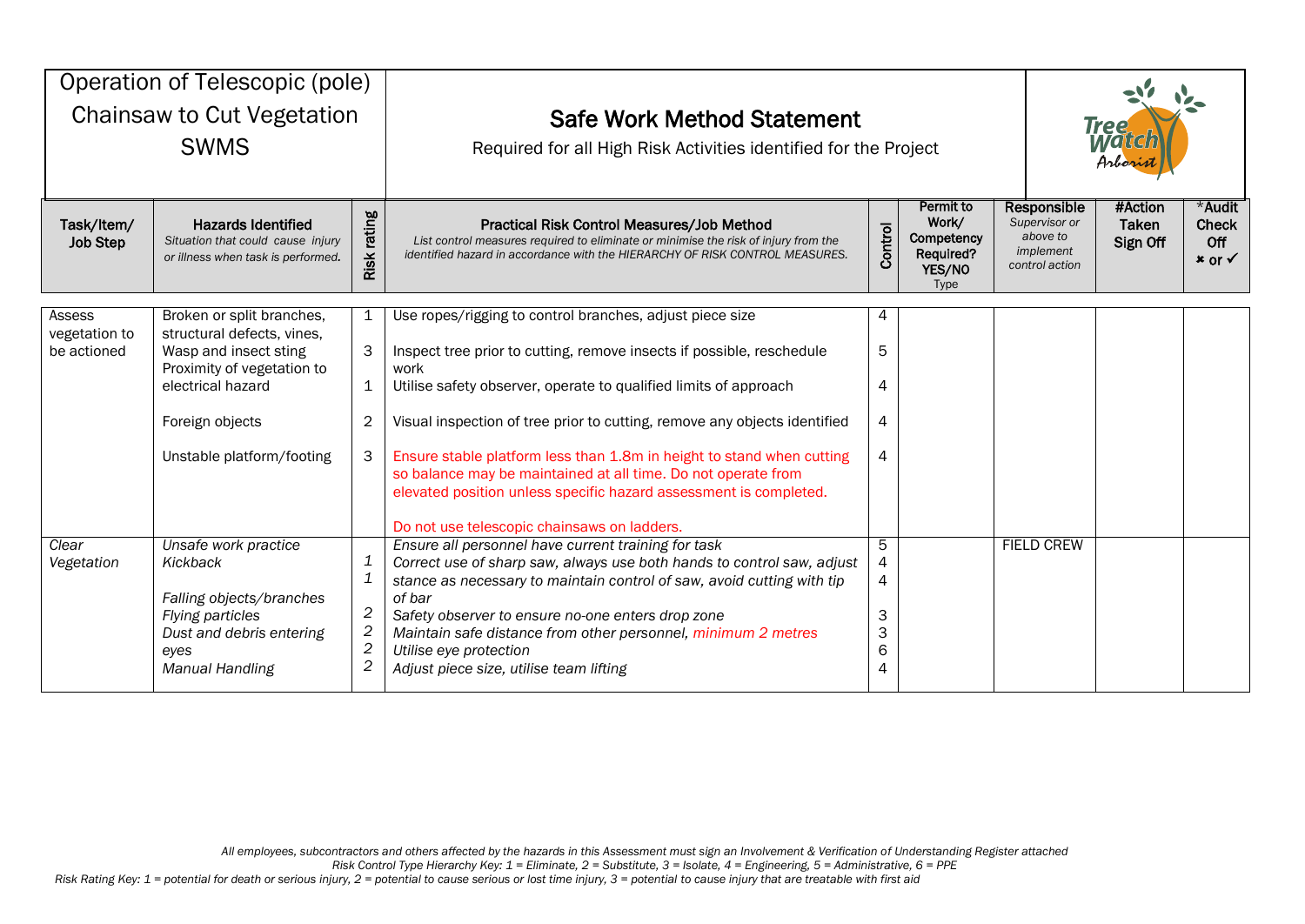| Operation of Telescopic (pole)<br>Chainsaw to Cut Vegetation<br><b>SWMS</b> |                                                                                                      |             | <b>Safe Work Method Statement</b><br>Required for all High Risk Activities identified for the Project<br>Permit to                                                                                                                                                                                                                                                                                                                                                                                                                                                                                                                                                                                                                                                                                                                                                                                                                                                                                                                                                                                                                                                                                                                                                          |                                       |                                                    | Responsible                                              | <b>Tree</b><br>Watc<br>Arborist<br>#Action<br>*Audit |                                            |  |
|-----------------------------------------------------------------------------|------------------------------------------------------------------------------------------------------|-------------|-----------------------------------------------------------------------------------------------------------------------------------------------------------------------------------------------------------------------------------------------------------------------------------------------------------------------------------------------------------------------------------------------------------------------------------------------------------------------------------------------------------------------------------------------------------------------------------------------------------------------------------------------------------------------------------------------------------------------------------------------------------------------------------------------------------------------------------------------------------------------------------------------------------------------------------------------------------------------------------------------------------------------------------------------------------------------------------------------------------------------------------------------------------------------------------------------------------------------------------------------------------------------------|---------------------------------------|----------------------------------------------------|----------------------------------------------------------|------------------------------------------------------|--------------------------------------------|--|
| Task/Item/<br>Job Step                                                      | <b>Hazards Identified</b><br>Situation that could cause injury<br>or illness when task is performed. | Risk rating | Practical Risk Control Measures/Job Method<br>List control measures required to eliminate or minimise the risk of injury from the<br>identified hazard in accordance with the HIERARCHY OF RISK CONTROL MEASURES.                                                                                                                                                                                                                                                                                                                                                                                                                                                                                                                                                                                                                                                                                                                                                                                                                                                                                                                                                                                                                                                           | Control                               | Work/<br>Competency<br>Required?<br>YES/NO<br>Type | Supervisor or<br>above to<br>implement<br>control action | <b>Taken</b><br>Sign Off                             | <b>Check</b><br>Off<br>$x$ or $\checkmark$ |  |
| <b>Cutting</b><br>vegetation<br>with an<br>uninsulated<br>pole saw          | Electrocution<br><b>Back or shoulder sprain</b>                                                      |             | Always estimate the line height using the triangulation method and<br>factor in a 20% safety margin eg: if it is estimated that the line is 10<br>meters above ground level then assume that the line is only 8 meters<br>from the ground. If there is any doubt to the line height then leave that<br>job and come back when convenient with an insulated hv measuring<br>stick.<br>Always ensure that the vegetation being cut will not be able to touch<br>the line when it falls.<br>Always ensure 1.5m body or uninsulated equipment clearance from<br>power lines.<br>Always ensure 1m clearance from power lines for vegetation - unless<br>a specific risk assessment has been performed.<br>Remember: telescopic saws are a long conductive pole - operators<br>must remain vigilant when working near power lines and ensure that<br>safe clearances are maintained.<br>Pole saws to be extended NO FURTHER than 2.3m in total length<br>when working around HV<br>This requirement will allow us to put a CONTROL in place to ensure<br>any uncontrolled movement will not allow a pole saw to come into<br>contact with HV<br>LV gloves are to be worn when working in vicinity of LV when using<br>a Pole Saw. All Pole saw use around LV must be completed in | $\mathbf{1}$<br>$\boldsymbol{2}$<br>5 |                                                    | <b>FIELD CREW</b>                                        |                                                      |                                            |  |

*Risk Control Type Hierarchy Key: 1 = Eliminate, 2 = Substitute, 3 = Isolate, 4 = Engineering, 5 = Administrative, 6 = PPE*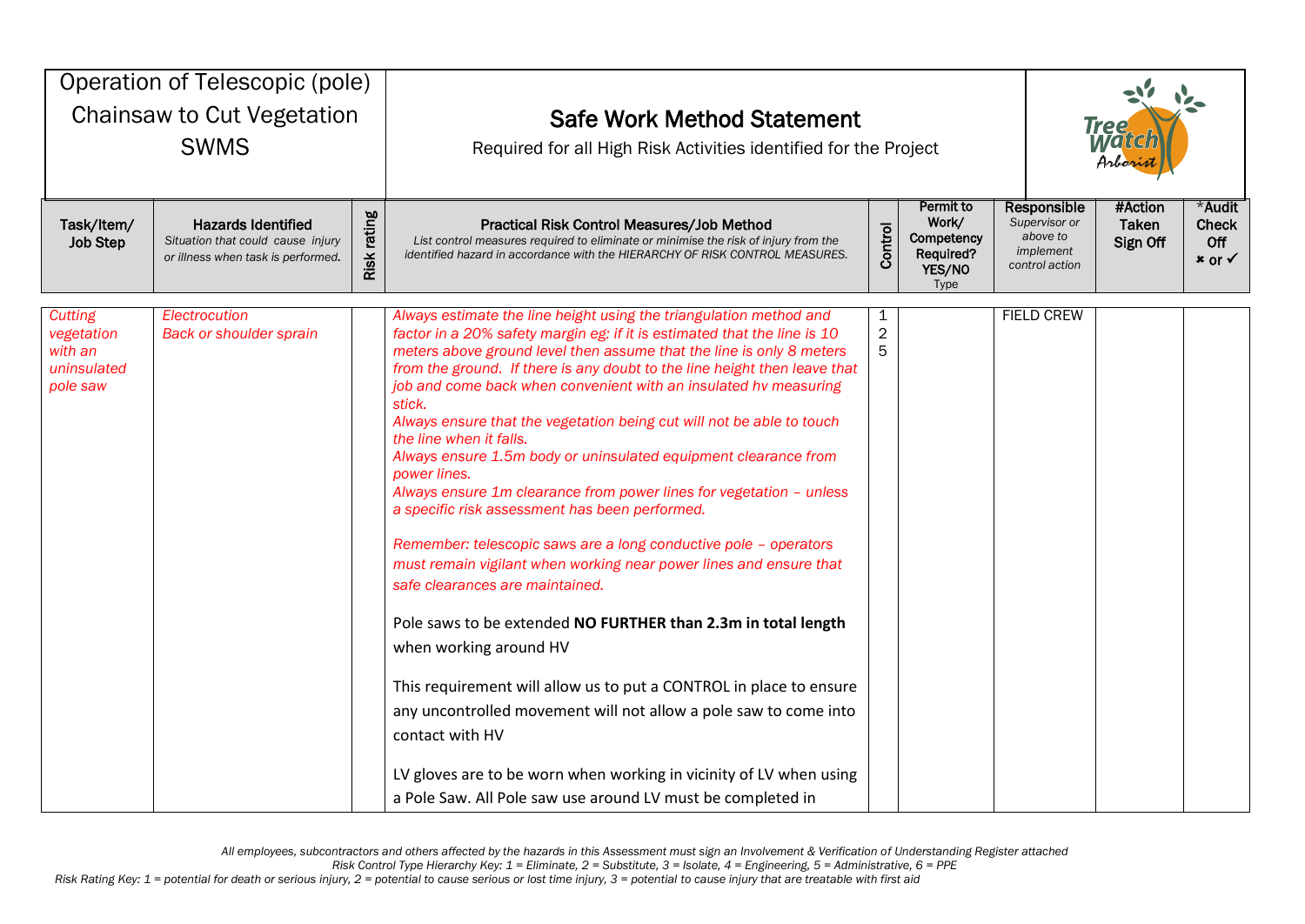| Operation of Telescopic (pole)<br><b>Chainsaw to Cut Vegetation</b><br><b>SWMS</b> |                                                                                                                                                  |                  | <b>Safe Work Method Statement</b><br>Required for all High Risk Activities identified for the Project                                                                                                                                                                                                                                                                                                                                                                                                                               |                        | <b>Tree</b>                                                            |                                                                         |                              |                                                      |
|------------------------------------------------------------------------------------|--------------------------------------------------------------------------------------------------------------------------------------------------|------------------|-------------------------------------------------------------------------------------------------------------------------------------------------------------------------------------------------------------------------------------------------------------------------------------------------------------------------------------------------------------------------------------------------------------------------------------------------------------------------------------------------------------------------------------|------------------------|------------------------------------------------------------------------|-------------------------------------------------------------------------|------------------------------|------------------------------------------------------|
| Task/Item/<br><b>Job Step</b>                                                      | <b>Hazards Identified</b><br>Situation that could cause injury<br>or illness when task is performed.                                             | rating<br>Risk i | Practical Risk Control Measures/Job Method<br>List control measures required to eliminate or minimise the risk of injury from the<br>identified hazard in accordance with the HIERARCHY OF RISK CONTROL MEASURES.                                                                                                                                                                                                                                                                                                                   | Control                | <b>Permit to</b><br>Work/<br>Competency<br>Required?<br>YES/NO<br>Type | Responsible<br>Supervisor or<br>above to<br>implement<br>control action | #Action<br>Taken<br>Sign Off | *Audit<br><b>Check</b><br>Off<br>$x$ or $\checkmark$ |
|                                                                                    |                                                                                                                                                  |                  | accordance with the distances specified in the green book.                                                                                                                                                                                                                                                                                                                                                                                                                                                                          |                        |                                                                        |                                                                         |                              |                                                      |
| Clean up<br>worksite                                                               | Slip or trip hazard<br>Blockage of drainage lines<br>Poor workmanship<br>Injury from tool or<br>equipment<br>Vehicle/Equipment<br>damage or loss | $\overline{2}$   | Ensure any ground surface disturbance is returned to pre-work state or<br>cordoned off until such works can be undertaken. Traffic control is the<br>last item to be removed from the site.<br>Ensure all debris is removed from site or stacked neatly<br>Ensure site is checked prior to departure for professional finish<br>Isolate and disconnect tools, fit protective covers/sleeves prior to<br>stowing<br>Ensure all items are securely stowed in appropriate locker and/or tied<br>down prior to travelling between sites | 5.<br>5<br>5<br>3<br>4 |                                                                        | <b>FIELD CREW</b>                                                       |                              |                                                      |

*Risk Control Type Hierarchy Key: 1 = Eliminate, 2 = Substitute, 3 = Isolate, 4 = Engineering, 5 = Administrative, 6 = PPE*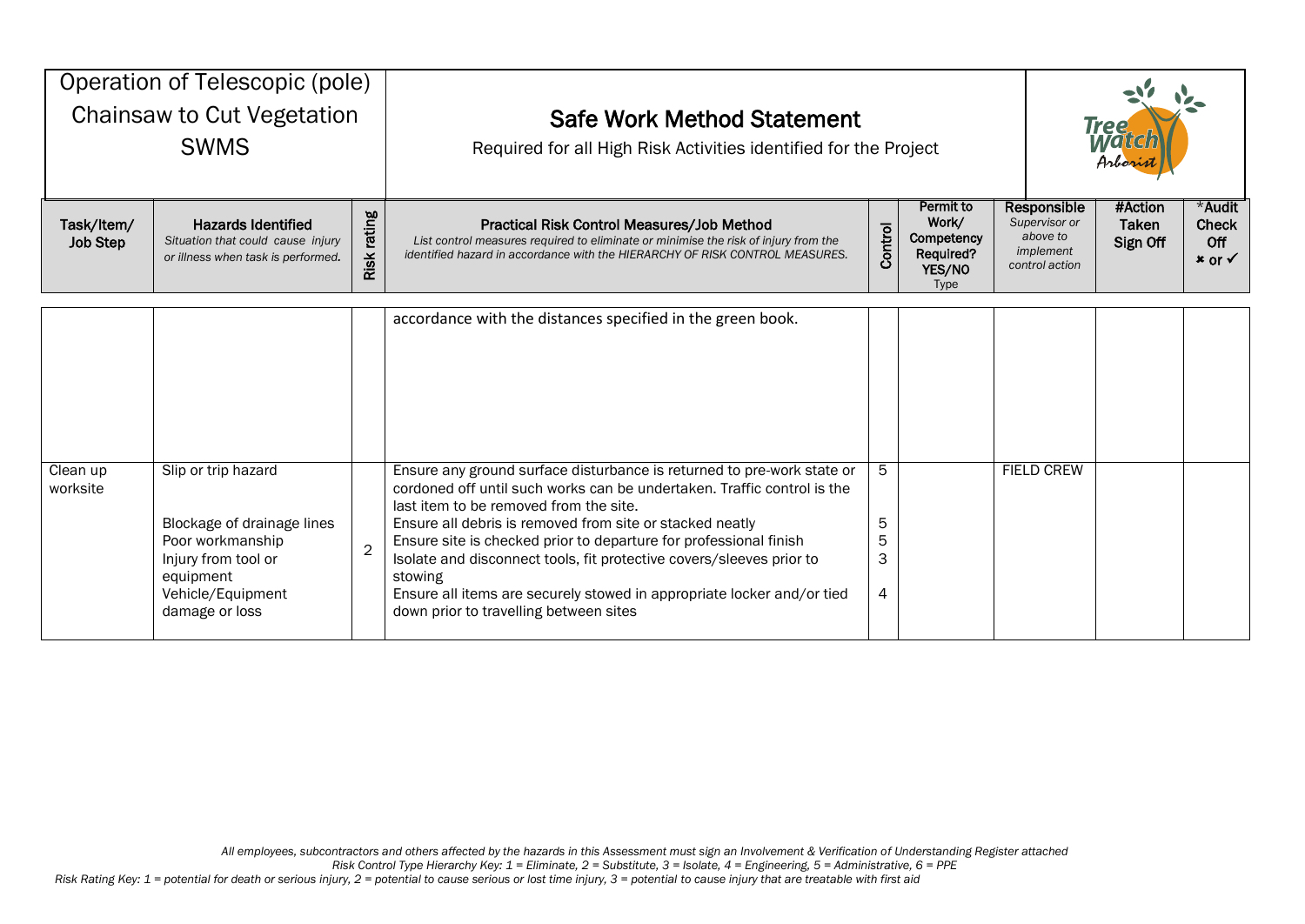| Operation of Telescopic (pole)<br>Chainsaw to Cut Vegetation<br><b>SWMS</b> |                                                                                                      |                       | <b>Safe Work Method Statement</b><br>Required for all High Risk Activities identified for the Project                                                                                                             |         | <b>Tree</b><br>Mal<br>Arborist                                         |                                                                         |                              |                                                      |
|-----------------------------------------------------------------------------|------------------------------------------------------------------------------------------------------|-----------------------|-------------------------------------------------------------------------------------------------------------------------------------------------------------------------------------------------------------------|---------|------------------------------------------------------------------------|-------------------------------------------------------------------------|------------------------------|------------------------------------------------------|
| Task/Item/<br><b>Job Step</b>                                               | <b>Hazards Identified</b><br>Situation that could cause injury<br>or illness when task is performed. | rating<br><b>Risk</b> | Practical Risk Control Measures/Job Method<br>List control measures required to eliminate or minimise the risk of injury from the<br>identified hazard in accordance with the HIERARCHY OF RISK CONTROL MEASURES. | Control | Permit to<br>Work/<br>Competency<br>Required?<br>YES/NO<br><b>Type</b> | Responsible<br>Supervisor or<br>above to<br>implement<br>control action | #Action<br>Taken<br>Sign Off | *Audit<br><b>Check</b><br>Off<br>$x$ or $\checkmark$ |

| Plant & Equipment to be Used       | Inspection and maintenance checks carried out             | Qualification/training required for this activity: |
|------------------------------------|-----------------------------------------------------------|----------------------------------------------------|
| PPE - Hard hat, Ear muffs, Gloves, | Helmet replaced 2 yr from date of issue, In serviceable   | Manual Handling                                    |
| Cut resist pants, steel cap boots, | condition, fit for purpose Pre use, Ankle high lace up in |                                                    |
| Protective eyewear                 | good condition                                            |                                                    |
| First Aid Kit                      | Replenish stock as required, annual inspection            | <b>Hearing Conservation</b>                        |
| Fire extinguisher                  | Fit for purpose - annual inspection                       | Worksite Traffic Management (1 on site)            |
| Chainsaw                           | Daily inspection including check of "chain brake"         | First Aid Level 2                                  |
|                                    |                                                           | Chainsaw Level 1                                   |
| Petrol/Oil                         | Visual Check for leaks                                    |                                                    |
| Oil Spill Kit                      | Fit for purpose - Bi-annual inspection                    |                                                    |
|                                    |                                                           |                                                    |
|                                    |                                                           |                                                    |

*Risk Control Type Hierarchy Key: 1 = Eliminate, 2 = Substitute, 3 = Isolate, 4 = Engineering, 5 = Administrative, 6 = PPE*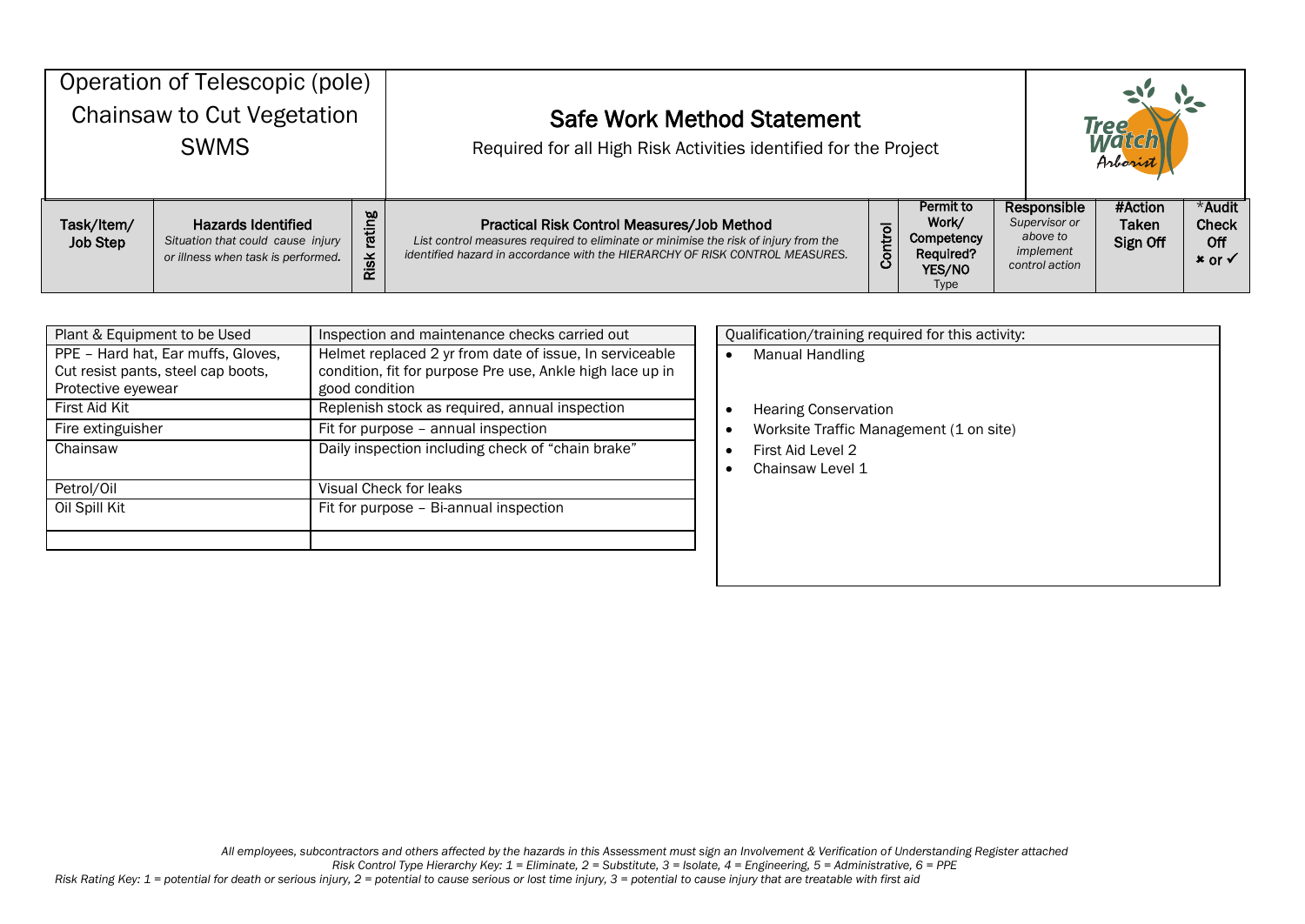| Operation of Telescopic (pole)<br>Chainsaw to Cut Vegetation<br><b>SWMS</b> |                                                                                                      |                | <b>Safe Work Method Statement</b><br>Required for all High Risk Activities identified for the Project                                                                                                             |         | <b>Treg</b><br>Arborist                                                |                                                                         |                                     |                                             |
|-----------------------------------------------------------------------------|------------------------------------------------------------------------------------------------------|----------------|-------------------------------------------------------------------------------------------------------------------------------------------------------------------------------------------------------------------|---------|------------------------------------------------------------------------|-------------------------------------------------------------------------|-------------------------------------|---------------------------------------------|
| Task/Item/<br><b>Job Step</b>                                               | <b>Hazards Identified</b><br>Situation that could cause injury<br>or illness when task is performed. | rating<br>Risk | Practical Risk Control Measures/Job Method<br>List control measures required to eliminate or minimise the risk of injury from the<br>identified hazard in accordance with the HIERARCHY OF RISK CONTROL MEASURES. | Control | Permit to<br>Work/<br>Competency<br>Required?<br>YES/NO<br><b>Type</b> | Responsible<br>Supervisor or<br>above to<br>implement<br>control action | #Action<br><b>Taken</b><br>Sign Off | *Audit<br><b>Check</b><br>Off<br>$x$ or $v$ |

The persons (employees, subcontractors and others) that have signed below:

- 1. been involved in the hazard/risk assessment and the determination of the hazard/risk controls applicable to their tasks, duties and responsibilities
- 2. had all hazards and risk controls have been communicated to them
- 3. and are fully aware of and understand the hazards/risks and safety risk controls and rules required
- 4. agreed to all the hazard/risk controls
- 5. agreed to and understand their Duty of Care to themselves and others

6. agreed that they are the person responsible for site supervision of the work, inspecting and approving work areas, work methods, compliance with SWMS, protective measures, plant, equipment and power tools.

Print name clearly date a sign here: